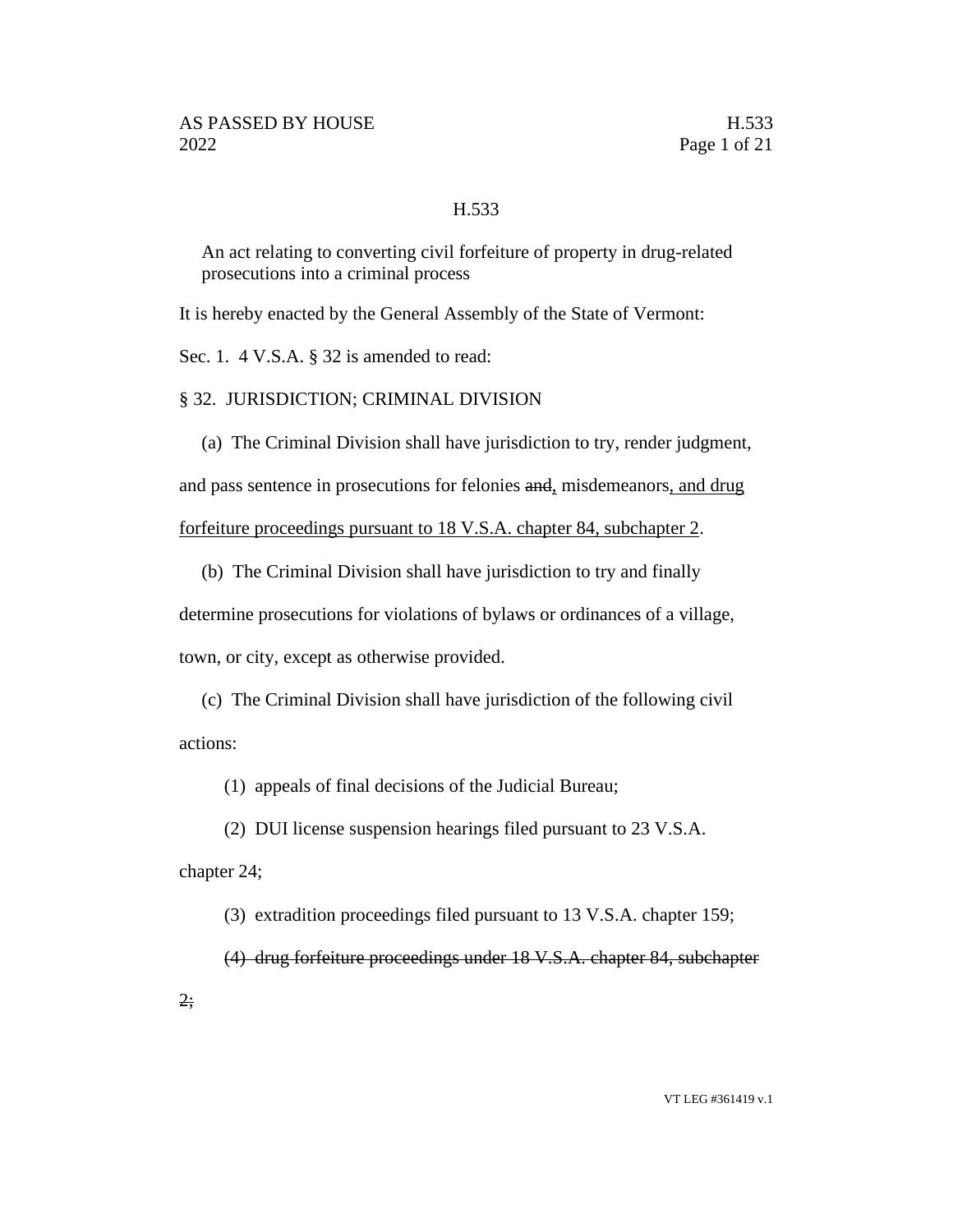$\left(\frac{5}{4}\right)$  fish and wildlife forfeiture proceedings under 10 V.S.A. chapter 109;

(6)(5) liquor forfeiture proceedings under 7 V.S.A. chapter 19;

 $(7)(6)$  hearings relating to refusal to provide a DNA sample pursuant to 20 V.S.A. § 1935;

(8)(7) automobile forfeiture and immobilization proceedings under 23 V.S.A. chapters 9 and 13;

 $(9)(8)$  sex offender proceedings pursuant to 13 V.S.A. §§ 5411(e) and 5411d(f);

(10)(9) restitution modification proceedings pursuant to 13 V.S.A.  $§ 7043(k);$ 

 $(11)(10)$  municipal parking violation proceedings pursuant to 24 V.S.A. § 1974a(e), if the municipality has established an administrative procedure enabling a person to contest the violation, and the person has exhausted the administrative procedure;

 $(12)(11)$  proceedings to enforce 9 V.S.A. chapter 74, relating to energy efficiency standards for appliances and equipment;

(13)(12) proceedings to enforce 30 V.S.A. § 53, relating to commercial building energy standards.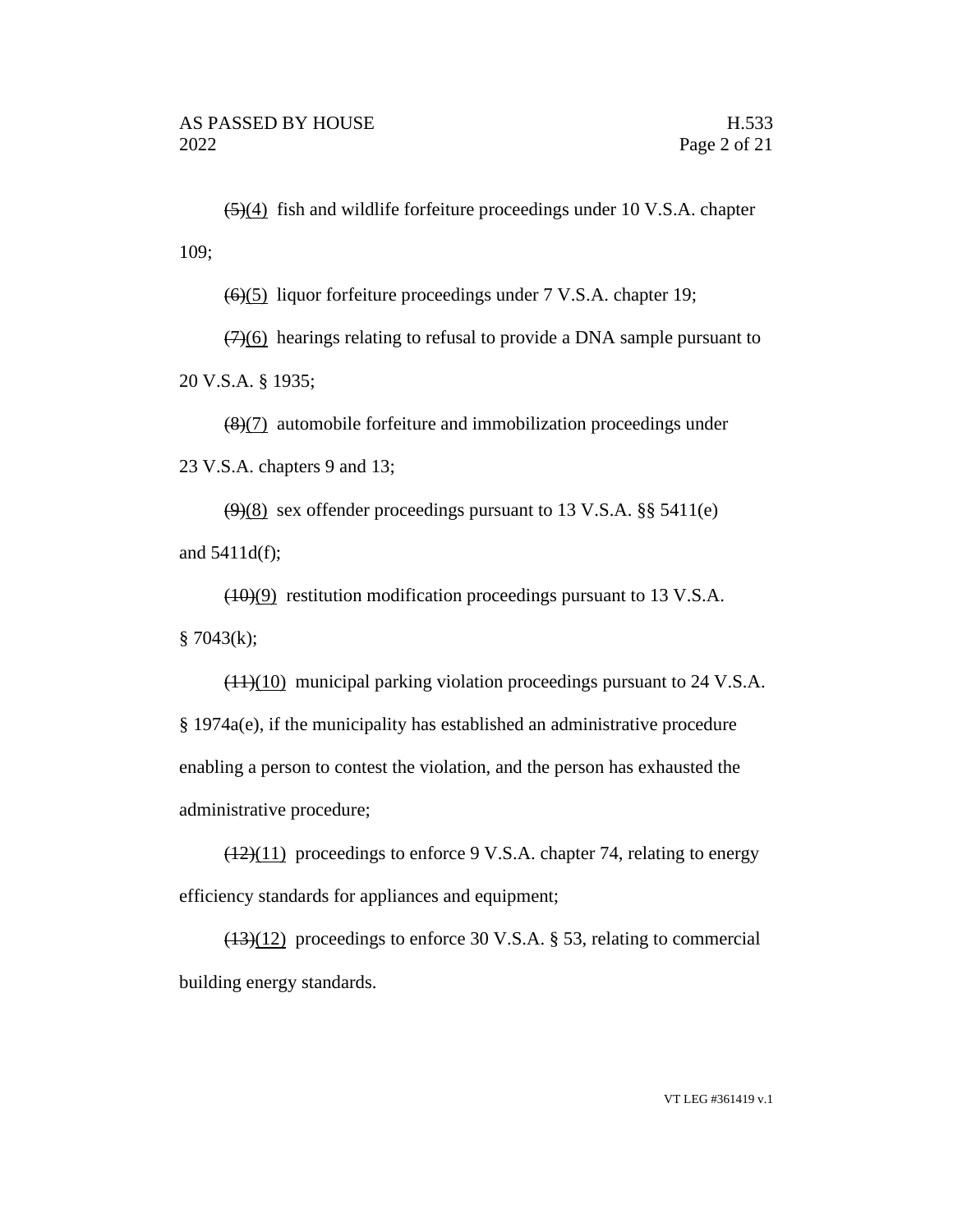Sec. 2. 18 V.S.A. chapter 84, subchapter 2 is amended to read:

Subchapter 2. Forfeiture

§ 4241. SCOPE

\* \* \*

(c) Notwithstanding the provisions of this section, the following property shall not be subject to seizure and forfeiture under this subchapter:

(1) Homestead real property, as defined in 27 V.S.A. chapter 3.

(2) U.S. currency totaling \$200.00 or less.

(3) A motor vehicle of \$2,000.00 or less in market value.

(4) Stolen property and contraband. Stolen property shall be promptly

returned to the rightful owner, and contraband shall be disposed of according to applicable State law. The Criminal Division of the Superior Court may impose reasonable conditions, including the use of photographic evidence, to protect access to the property subject to this subsection and its use in later proceedings.

(d) The Attorney General shall advise the publications that law enforcement agencies may use to establish the market value of a motor vehicle. § 4242. SEIZURE

VT LEG #361419 v.1 (a) The court Criminal Division of the Superior Court may issue at the request of the State ex parte a preliminary order or process to seize or secure property for which forfeiture is sought and to provide for its custody. Process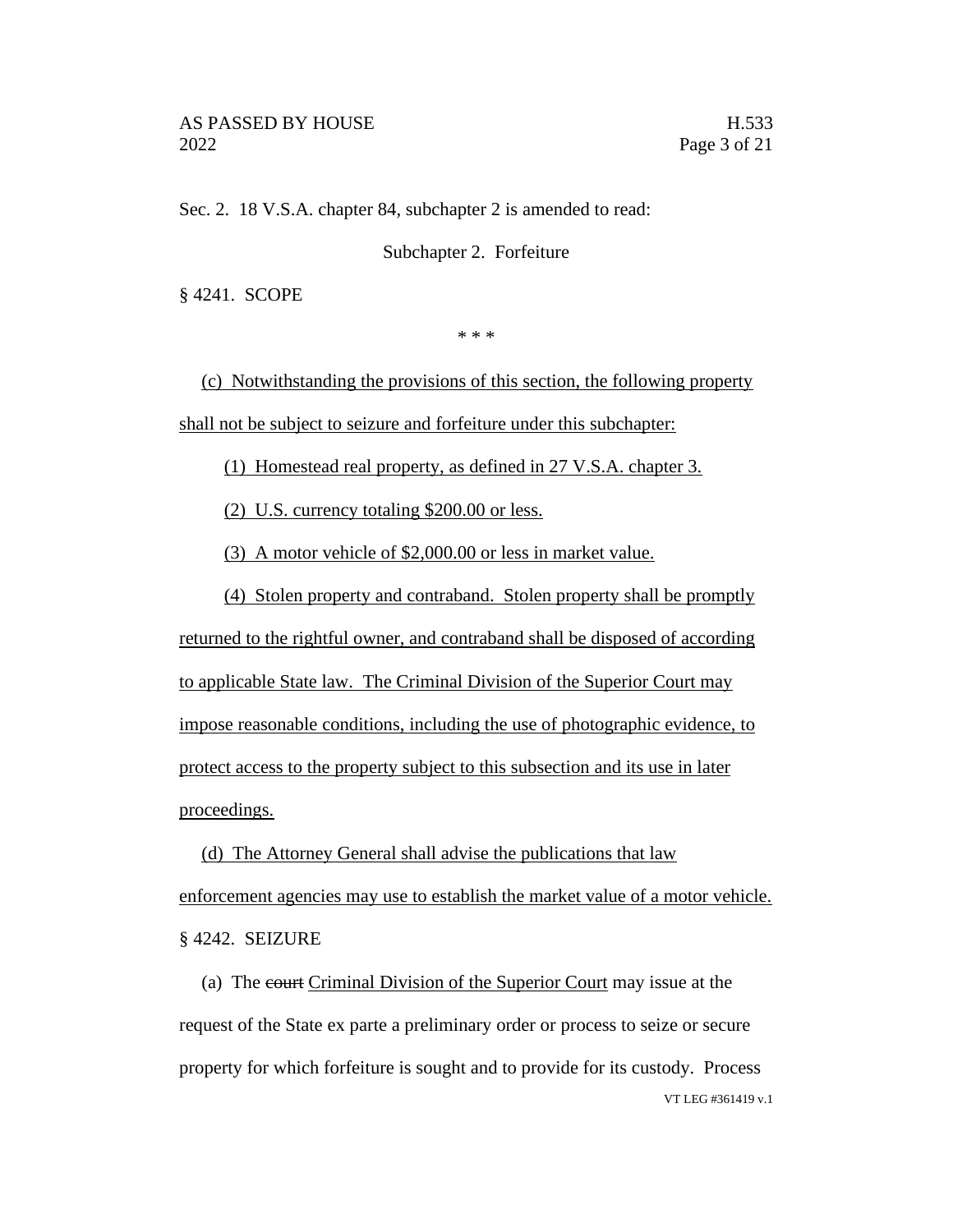for seizure of such property shall issue only upon a showing of probable cause that the property is subject to forfeiture. Application therefor for a preliminary order or process and issuance, execution, and return of the order or process shall be subject to provisions of applicable law.

(b) Any property subject to forfeiture under this subchapter may be seized upon process. Seizure without process may be made when:

(1) the seizure is incident to an arrest with probable cause or a search under a valid search warrant;

(2) the property subject to seizure has been the subject of a prior judgment in favor of the State in a forfeiture proceeding under this subchapter; or

(3) the seizure is incident to a valid warrantless search.

(c) The State may temporarily secure property pending a request of the State ex parte for a preliminary order or process pursuant to this section.

 $\left(\frac{e}{d}\right)$  If property is seized without process under subdivision (b)(1) or (3) of this section and the State intends to seek forfeiture under this subchapter, the State shall forthwith petition the court Criminal Division for a preliminary order or process under subsection (a) of this section.

 $\left(\frac{d}{e}\right)$  Notwithstanding subsection 4241(b) of this title, all regulated drugs the possession of which is prohibited under this chapter are contraband and shall be automatically forfeited to the State and destroyed.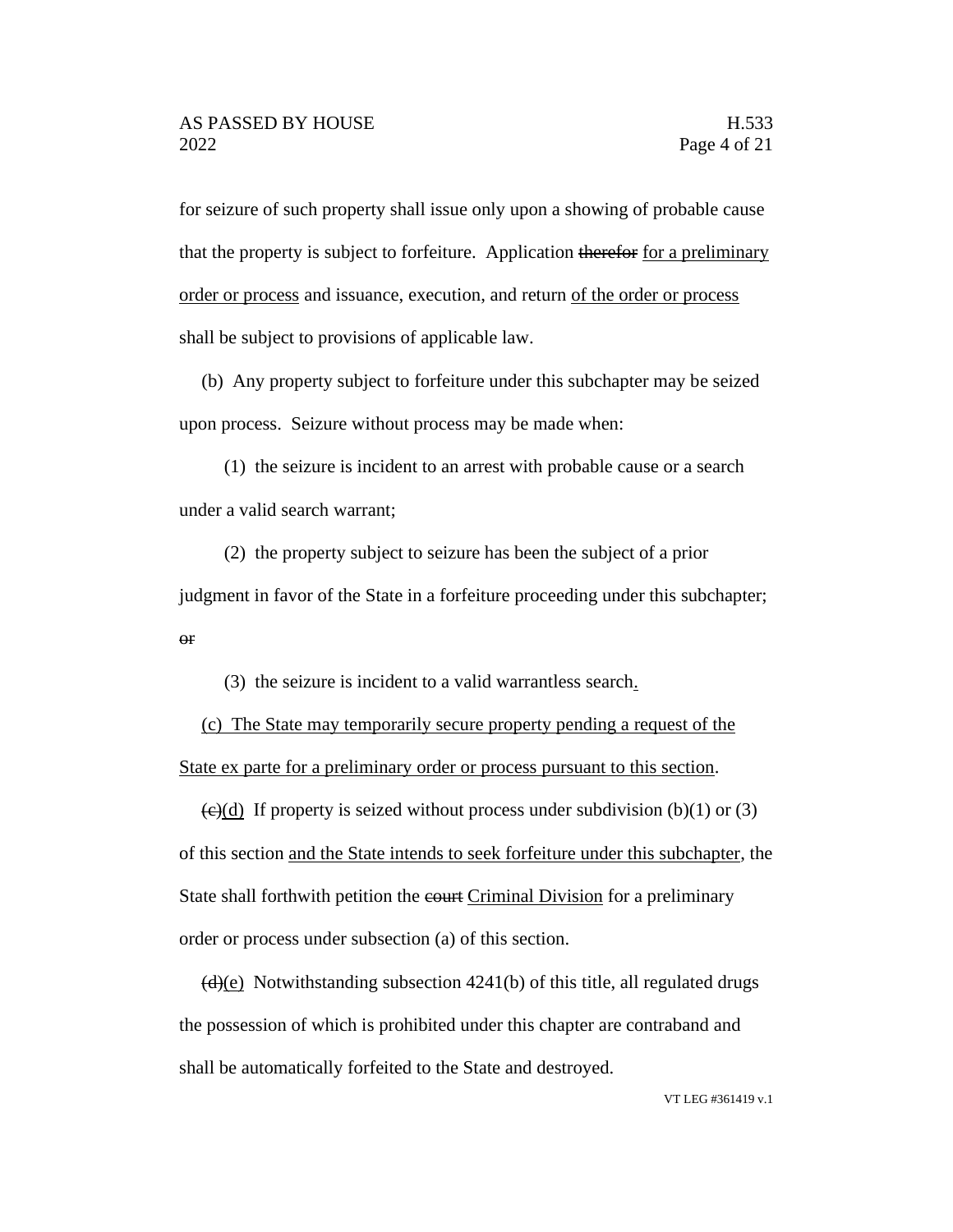#### § 4242a. PROMPT POSTSEIZURE PROCEEDINGS

(a) Following the seizure of property for which the State seeks forfeiture pursuant to section 4241 of this title, a defendant or any owner, co-owner, or regular user of the property has a right to a prompt postseizure hearing.

(b) A defendant, owner, co-owner, or regular user may petition the Criminal Division having jurisdiction for a prompt postseizure hearing.

(c) The State shall notify any owner, co-owner, or regular user of the property of which the State is aware, after a reasonable search of public records, that property has been seized pursuant to this subchapter, and the owner, co-owner, or regular user of the property may request a prompt postseizure hearing.

(d) The Criminal Division shall hold a prompt postseizure hearing:

(1) as a separate hearing; or

(2) at the same time as a hearing pursuant to Rule 41(f) of the Vermont Rules of Criminal Procedure, a probable cause determination, a postarraignment hearing, or other pretrial hearing.

(e) A party, by agreement of all parties or for good cause shown, may move for an extension of the hearing date. Any motion may be supported by an affidavit, sworn statement, or other submission.

(f) The Criminal Division shall order the return of the seized property if it finds: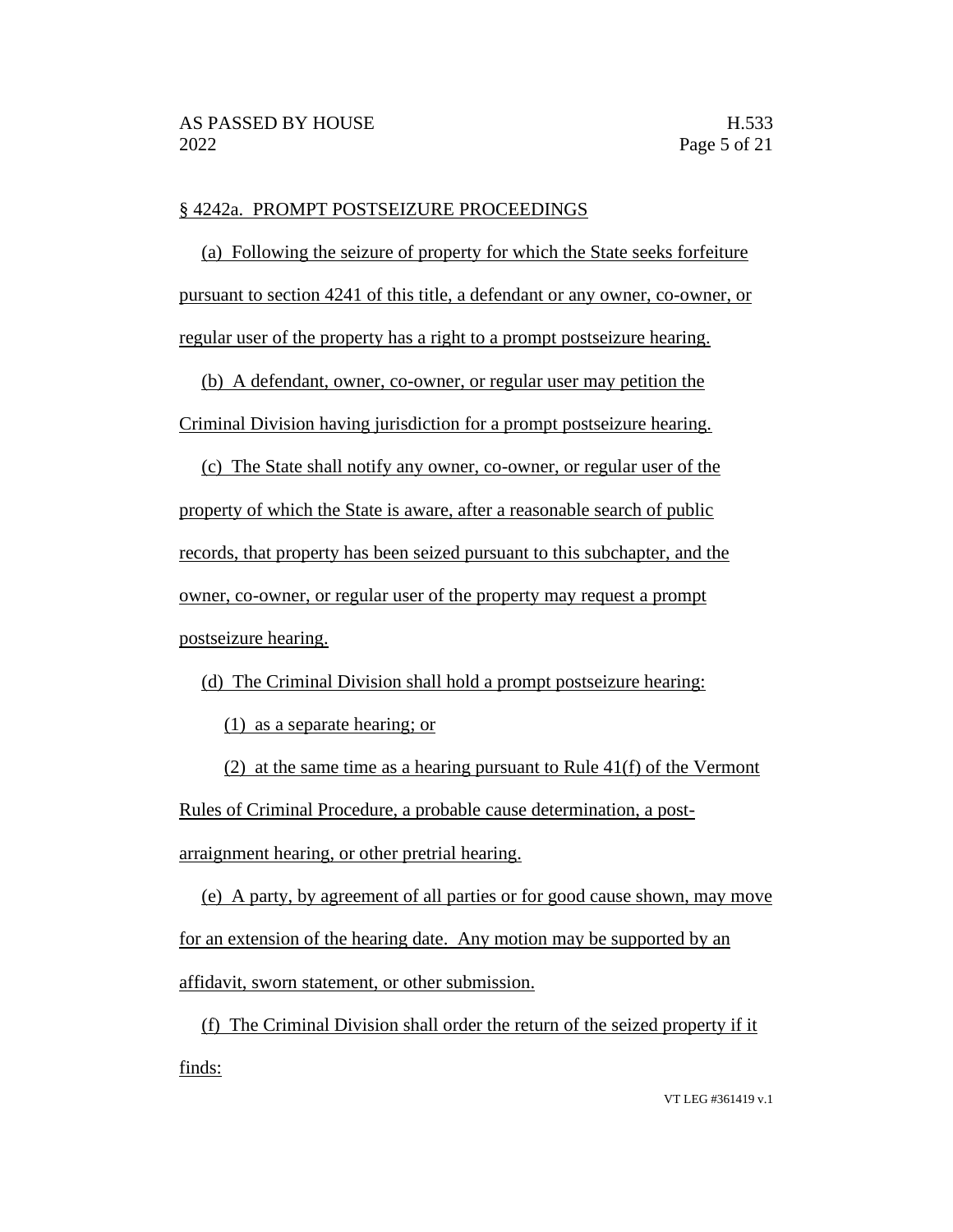(1) the seizure was invalid;

(2) a criminal charge has not been filed and no extension of the filing period established under this section is available;

(3) the property is not reasonably required to be held as evidence; or

(4) the final judgment will likely be in favor of the defendant or any

other person with an interest in the property.

(g) The provisions of this section do not apply to contraband.

§ 4243. JUDICIAL CRIMINAL FORFEITURE PROCEDURE

(a) Conviction or agreement required. An asset is subject to forfeiture  $\frac{dy}{dx}$ judicial determination as a criminal sanction under section 4241 of this title and 13 V.S.A. § 364 if:

(1) a person is convicted of the criminal offense related to the action for forfeiture and the State establishes by clear and convincing evidence that the property is an instrument of or represents the proceeds of the underlying offense; or

(2) a person enters into an a plea agreement or other agreement with the prosecutor, including an agreement under which he or she the person is not charged with a criminal offense related to the action for forfeiture subjecting the person to forfeiture under section 4241 of this title; or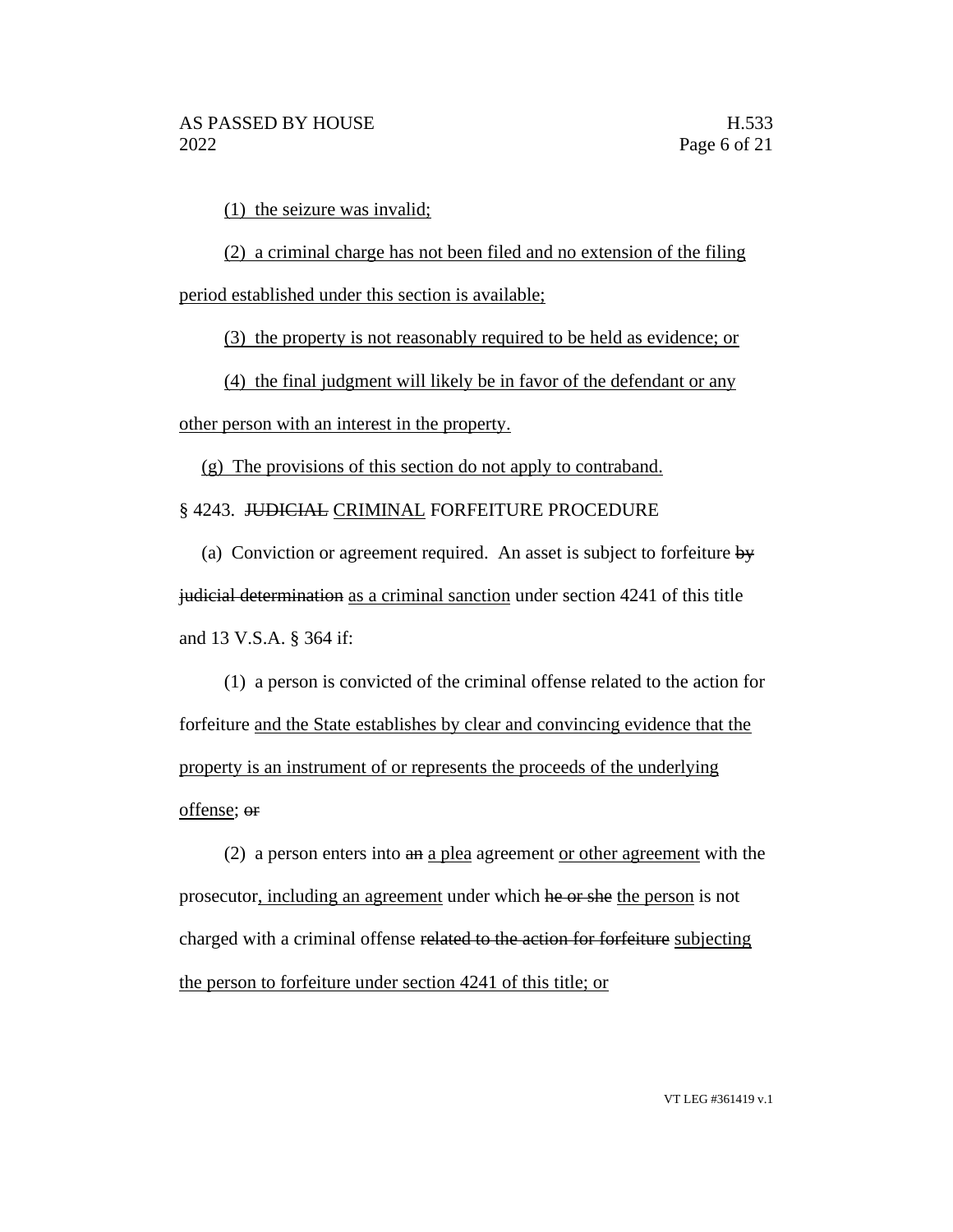(3) a person is granted immunity or a reduced punishment, with or without the filing of a criminal charge, in exchange for testifying or assisting a law enforcement investigation or prosecution.

(b) Evidence. The State may introduce into evidence in the judicial forfeiture case the fact of a conviction in the Criminal Division Discovery. Discovery related to the criminal forfeiture proceeding is subject to the Vermont Rules of Criminal Procedure.

(c) Burden of proof. The State bears the burden of proving by clear and convincing evidence that the property is an instrument of or represents the proceeds of the underlying offense.

(d) Notice. Within 60 days from when the seizure occurs, the State shall notify any owners, possessors, and lienholders of the property of the action, if known or readily ascertainable. Upon motion by the State, a court may extend the time period for sending notice for a period not to exceed 90 days for good cause shown. Notice of proposed forfeiture.

VT LEG #361419 v.1 (1) The loss of property subject to forfeiture shall be considered as a criminal sanction as part of and following the prosecution of the crime that subjects the individual with an interest in the property to forfeiture of property pursuant to section 4241 of this title. Upon the State's determination that it will seek forfeiture, the State shall file a Notice of Proposed Forfeiture as shall be a separate document not later than 30 days prior to trial or at the Criminal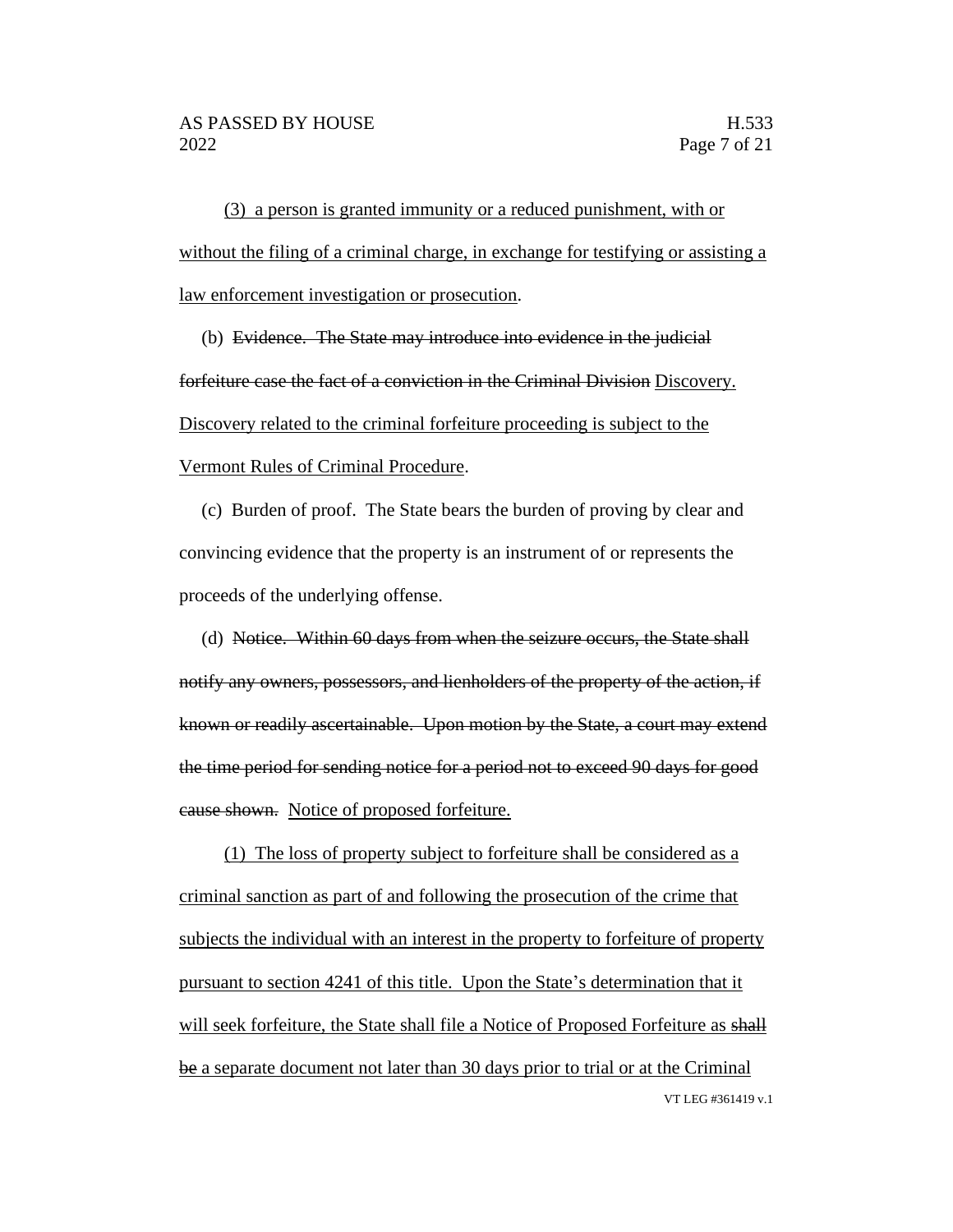Division's discretion. The Notice of Proposed Forfeiture shall include the following information:

(A) the facts upon which the forfeiture is requested, including a description of the property subject to forfeiture and the type and quantity of regulated drug involved;

(B) the time, date, and place of the seizure;

(C) the names of the apparent owner or owners, lienholders who have properly recorded their interests, and any other person appearing to have an interest, and, in the case of a conveyance, the name of the person holding title; the registered owner; and the make, model, and year of the conveyance;

(D) the current location and custodian of the seized property; and

(E) warning that seized property may be forfeited as a sanction related to the crime for which the individual was charged, as part of a sentencing consideration, as part of a plea agreement, or through other means for the court to oversee.

(2) The Notice of Potential Collateral Consequences of Conviction required pursuant to 13 V.S.A. chapter 231 shall include notification of the provisions of this subchapter.

VT LEG #361419 v.1 (3) The State shall serve the Notice in accordance with the Vermont Rules of Criminal Procedure. The State shall inform any owners, possessors, and lienholders of the property of the action, if known or readily ascertainable.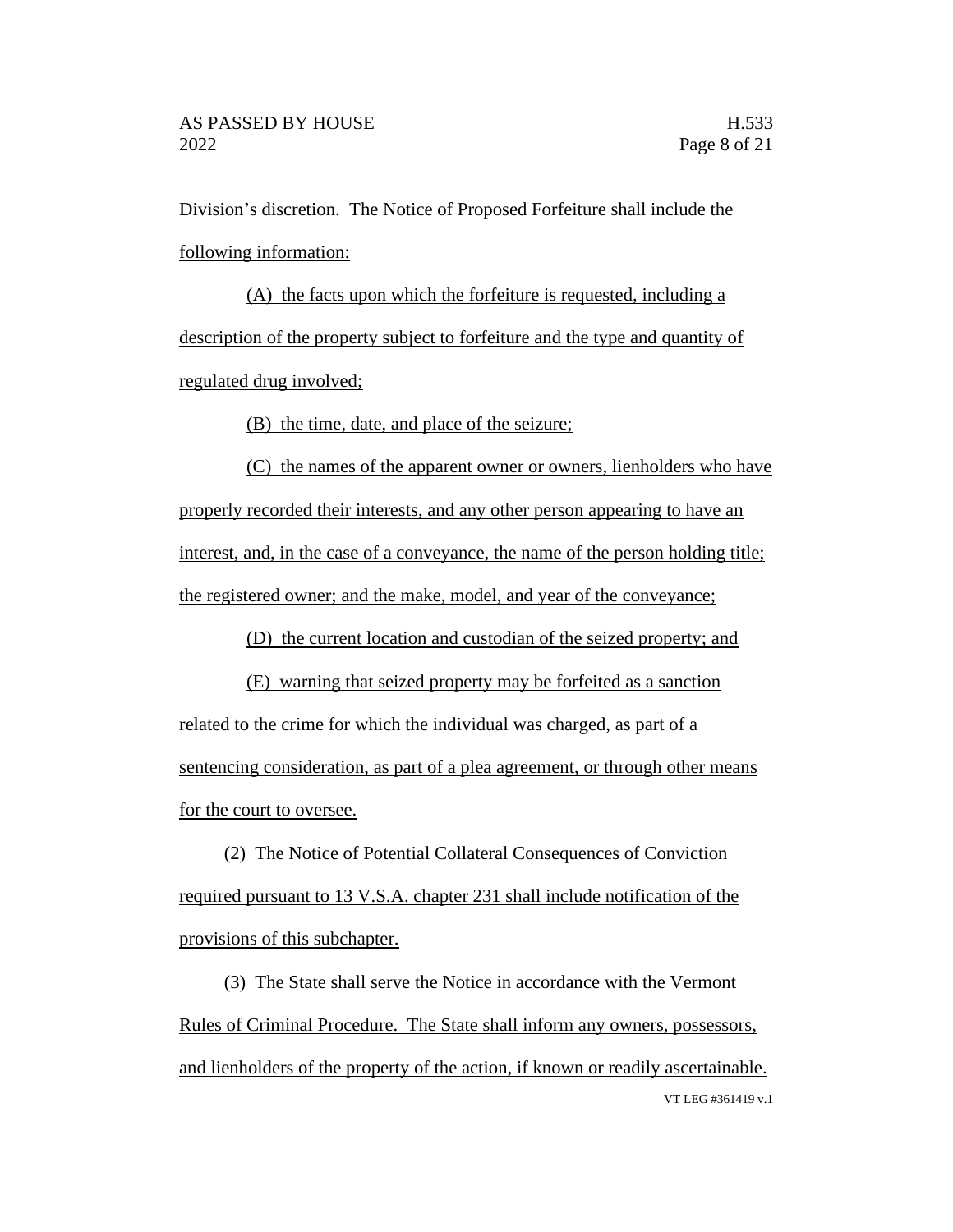In addition, the State shall cause the Notice to be published in a newspaper of general circulation in the State, as ordered by the Criminal Division.

(4) The Notice shall not be read to the jury of the underlying prosecution.

(5) The State may amend the Notice at any time before trial of the underlying prosecution.

(6) The Criminal Division may grant an unlimited number of 30-day extensions for the filing of the Notice if, for each extension, the court determines that probable cause is shown and additional time is warranted.

(e) Return of property. If notice is not sent in accordance with subsection (d) of this section, and no time extension is granted or the extension period has expired, the law enforcement agency shall return the property to the person from whom the property was seized. An agency's return of property due to lack of proper notice does not restrict the agency's authority to commence a forfeiture proceeding at a later time. Nothing in this subsection shall require the agency to return contraband, evidence, or other property that the person from whom the property was seized is not entitled to lawfully possess.

VT LEG #361419 v.1 (f) Filing of petition. The State shall file a petition for forfeiture of any property seized under section 4242 of this title promptly, but not more than 14 days from the date the preliminary order or process is issued. The petition shall be filed in the Superior Court of the county in which the property is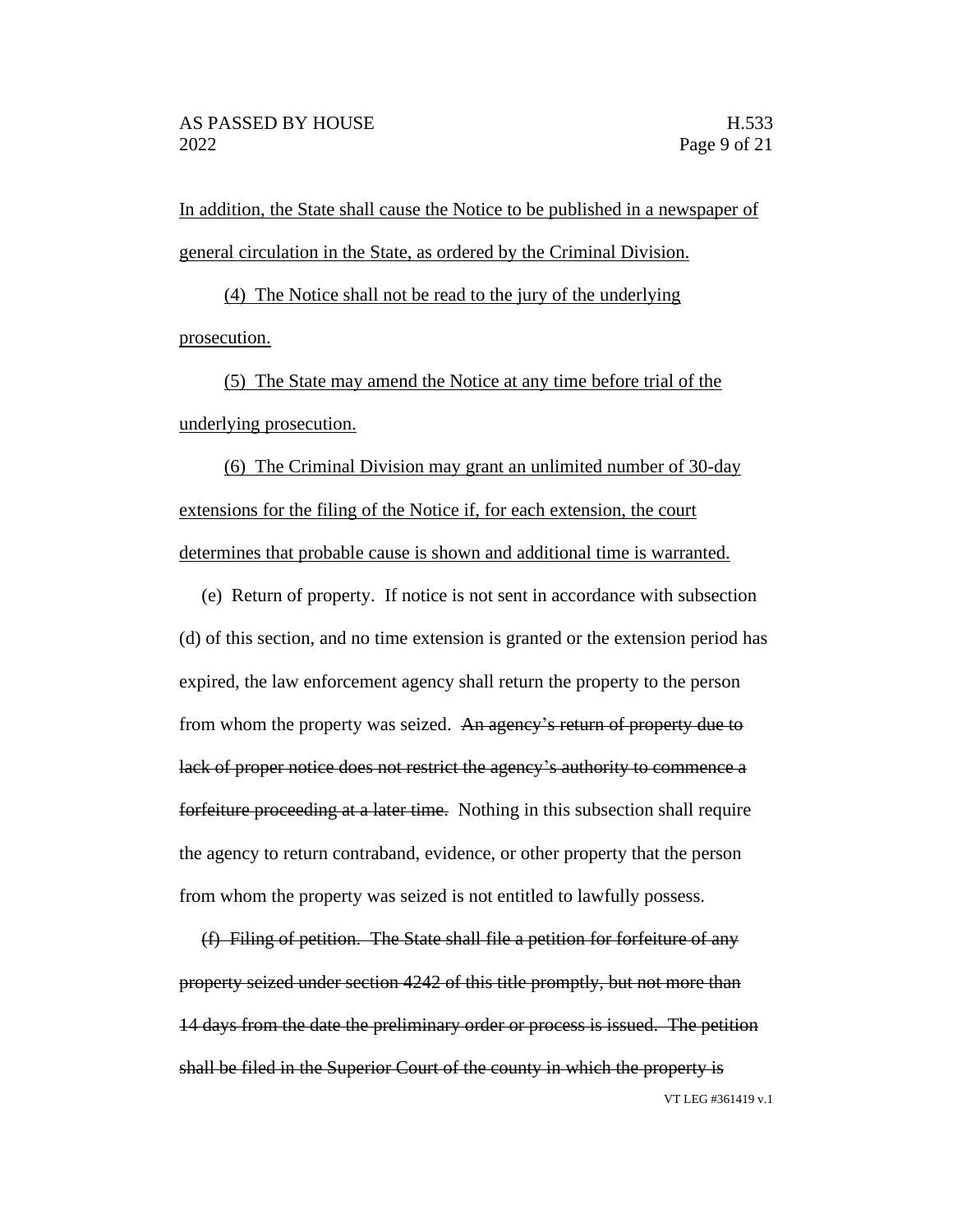located or in any court with jurisdiction over a criminal proceeding related to the property.

(g) Service of petition. A copy of the petition shall be served on all persons named in the petition as provided for in Rule 4 of the Vermont Rules of Civil Procedure. In addition, the State shall cause notice of the petition to be published in a newspaper of general circulation in the State, as ordered by the court. The petition shall state:

(1) the facts upon which the forfeiture is requested, including a description of the property subject to forfeiture, and the type and quantity of regulated drug involved;

(2) the names of the apparent owner or owners, lienholders who have properly recorded their interests, and any other person appearing to have an interest; and, in the case of a conveyance, the name of the person holding title, the registered owner, and the make, model, and year of the conveyance. § 4244. FORFEITURE HEARING HEARINGS

(a) Within 60 days following service of notice of seizure and forfeiture under section 4243 of this title, a claimant may file a demand for judicial determination of the forfeiture. The demand must be in the form of a civil complaint accompanied by a sworn affidavit setting forth the facts upon which the claimant intends to rely, including, if relevant, the noncriminal source of the asset or currency at issue. The demand must be filed with the court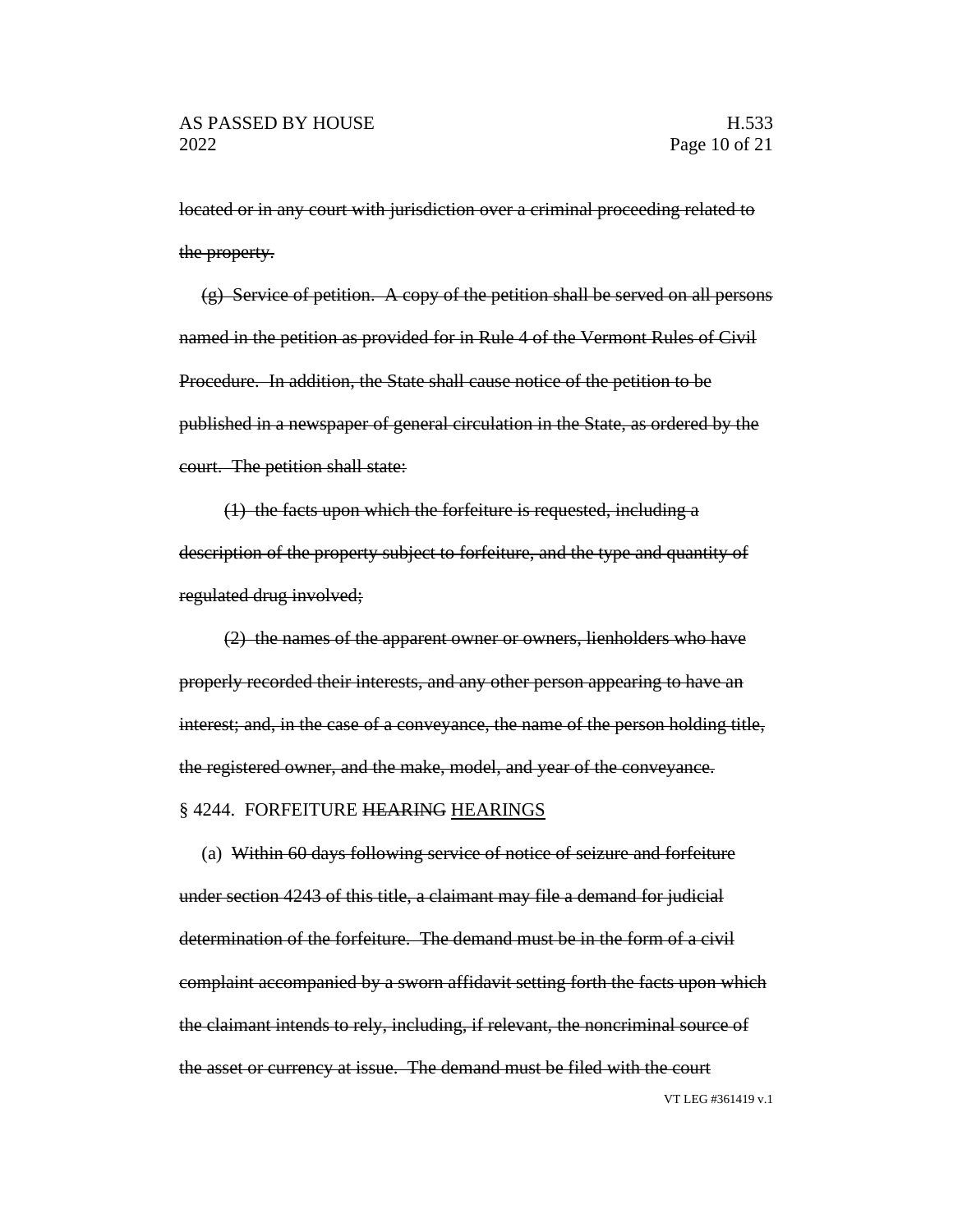administrator in the county in which the seizure occurred. Defendant's forfeiture hearing. The Criminal Division shall consider the loss of property subject to forfeiture as a criminal sanction as part of and following the prosecution of the underlying crime. The Criminal Division has discretion to schedule the criminal forfeiture hearing as soon as practicable after the defendant's conviction of the offense subjecting the person to forfeiture under section 4241 of this title, including concurrent with sentencing. The hearing shall be conducted by the Criminal Division without a jury.

(b) The court shall hold a hearing on the petition as soon as practicable after, and in any event no later than 90 days following, the conclusion of the criminal prosecution. Exceptions to the conviction requirement. The Criminal Division may waive the conviction requirements of section 4243 of this title and subsection (a) of this section and grant title to the subject property to the State if the State files a motion not fewer than 90 days after seizure and shows by a preponderance of the evidence that, before conviction, the defendant:

(1) died;

- (2) was deported by the U.S. government;
- (3) abandoned the property; or

(4) fled the jurisdiction.

VT LEG #361419 v.1 (c) A lienholder who has received notice of a forfeiture proceeding may intervene as a party. If the court finds that the lienholder has a valid, good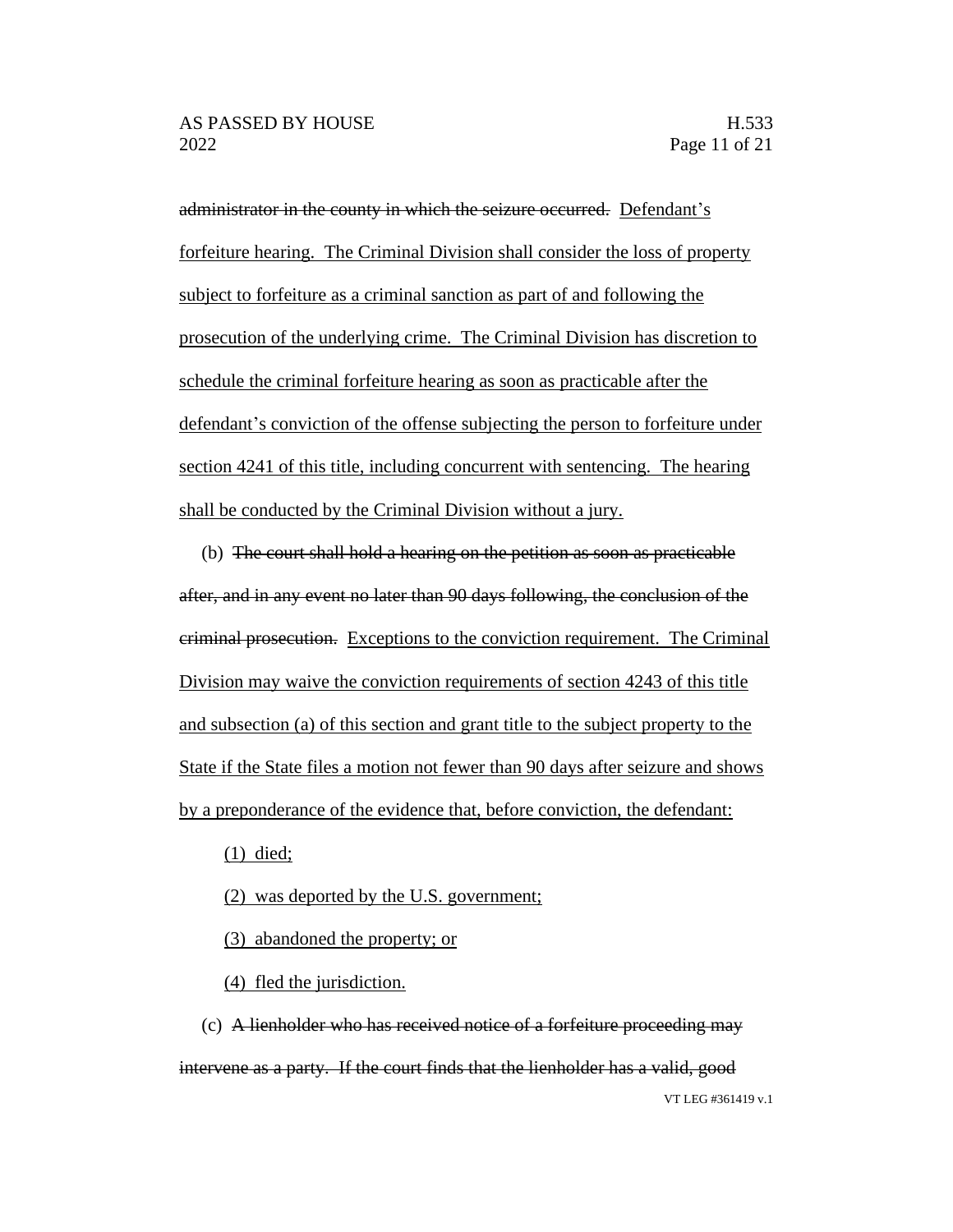faith interest in the subject property which is not held through a straw purchase, trust, or otherwise for the actual benefit of another and that the lienholder did not at any time have knowledge or reason to believe that the property was being or would be used in violation of the law, the court upon forfeiture shall order compensation to the lienholder to the extent of the lienholder's interest. Proportionality.

(1) The defendant, owner, co-owner, or other regular user of the property may petition the Criminal Division to determine whether the forfeiture is unconstitutionally excessive under the Constitutions of the State of Vermont or the United States. At the Criminal Division's discretion, it may hold a proportionality hearing:

(A) as a separate hearing; or

(B) at the same time as a hearing pursuant to Rule 41(f) of the Vermont Rules of Criminal Procedure, a prompt postseizure proceeding pursuant to section 4242a of this title or a forfeiture hearing pursuant to section 4244 of this title.

(2) The defendant has the burden of establishing that the forfeiture is unconstitutionally excessive by a preponderance of the evidence at a hearing conducted by the Criminal Division without a jury. In determining whether the forfeiture is unconstitutionally excessive, the Criminal Division may consider all relevant factors including: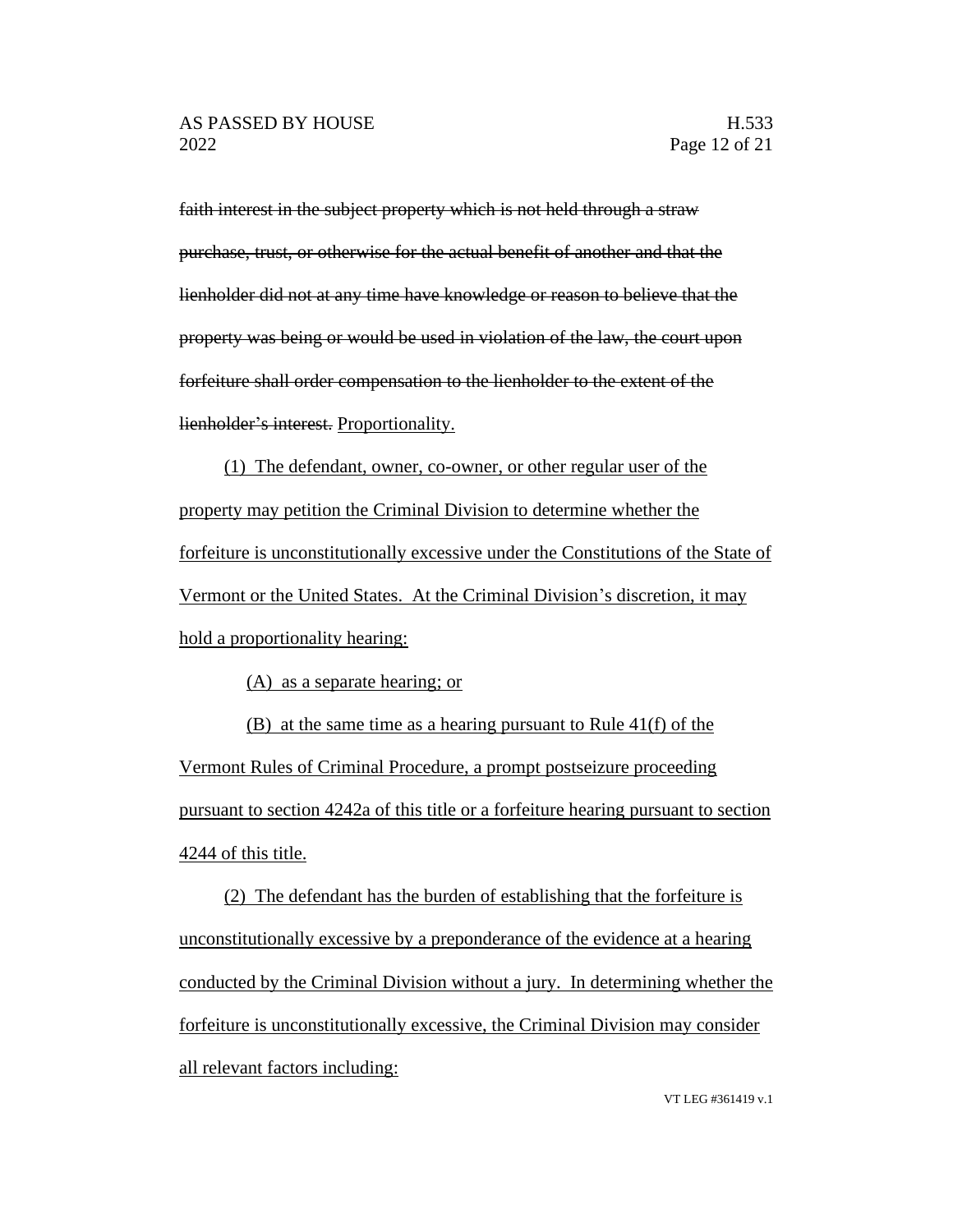(A) the seriousness of the underlying crime and its impact on the community, including the duration of the activity, use of a firearm, and harm caused by the defendant;

(B) the extent to which the defendant participated in the underlying crime;

(C) the extent to which the subject property was used in committing the crime;

(D) whether the underlying crime was completed or attempted;

(E) the hardship to the defendant if the forfeiture of a motor vehicle would deprive the defendant of the defendant's livelihood; and

(F) if forfeiture of the subject property is an undue hardship to the defendant's family.

(3) In determining the value of the instrumentality subject to forfeiture, the Criminal Division may consider all relevant facts related to the fair market value of the property, including any publications identified by the Attorney General pursuant to subsection 4241(d) of this title.

(4) The Criminal Division shall not consider the value of the subject property to the State in determining whether the forfeiture is unconstitutionally excessive.

VT LEG #361419 v.1 (d) The court shall not order the forfeiture of property if an owner, coowner, or person who regularly uses the property, other than the defendant,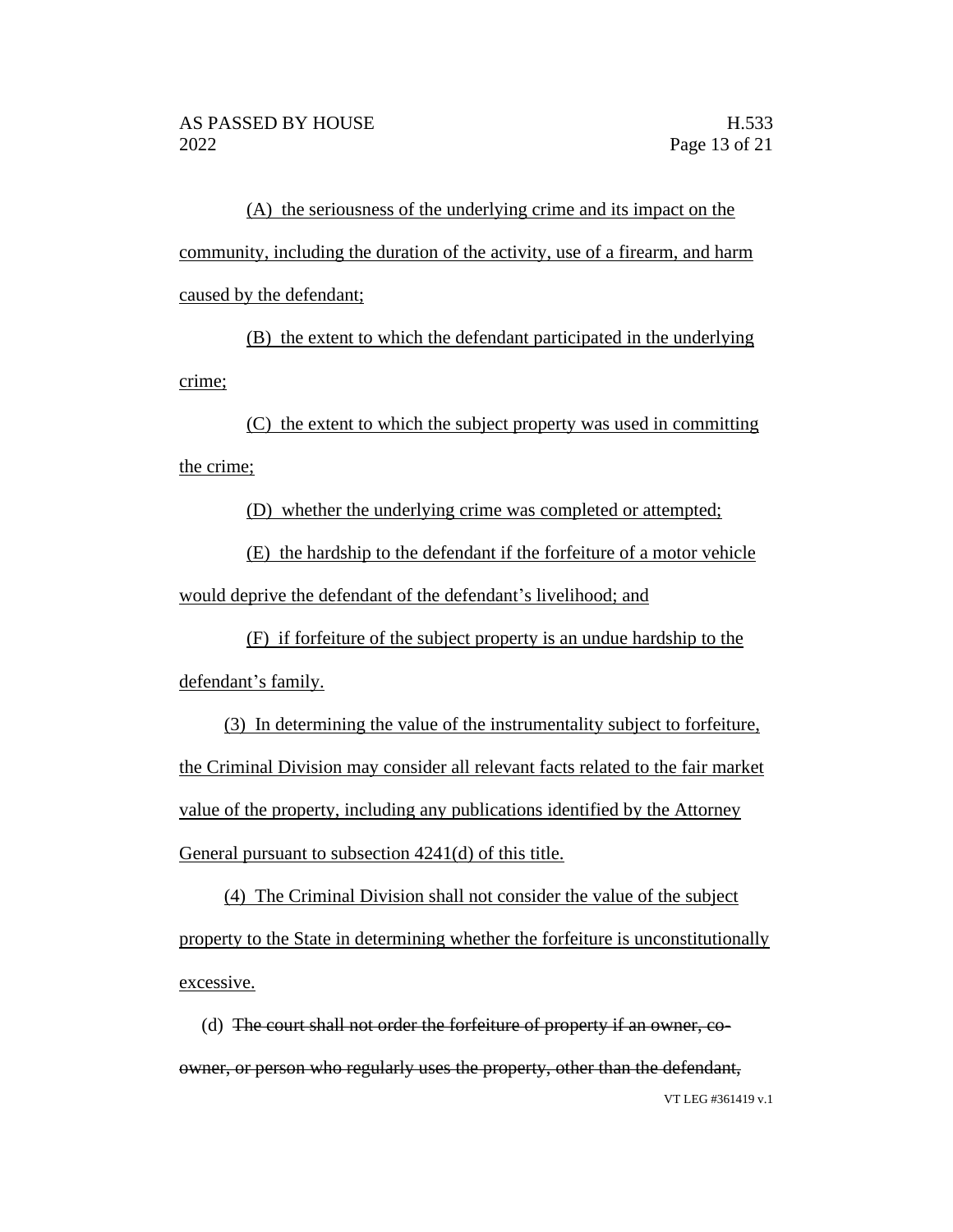VT LEG #361419 v.1 shows by a preponderance of the evidence that the owner, co-owner, or regular user did not consent to or have any express or implied knowledge that the property was being or was intended to be used in a manner that would subject the property to forfeiture, or that the owner, co-owner, or regular user had no reasonable opportunity or capacity to prevent the defendant from using the property. Lienholder hearing. The Criminal Division shall not order the forfeiture of property subject to a lienholder's interest without a hearing upon petition by the lienholder, other than the defendant. A lienholder who has received notice of a criminal forfeiture proceeding may petition the Criminal Division at any time before it enters judgment in the prosecution of the underlying offense or grants a motion pursuant to subsection (b) of this section. The Criminal Division shall hear the petition within 30 days after its filing or at the court's discretion. The hearing shall be conducted by the Criminal Division without a jury and the hearing may be consolidated with any other hearing before the trial in the underlying prosecution. If a lienholder shows by clear and convincing evidence that the lienholder has a valid, good faith interest in the subject property that is not held through a straw purchase, trust, or otherwise for the actual benefit of another and that the lienholder did not at any time have actual knowledge or reason to believe that the property was being or would be used in violation of the law, the Criminal Division shall order return of the property to the lienholder or compensation to the lienholder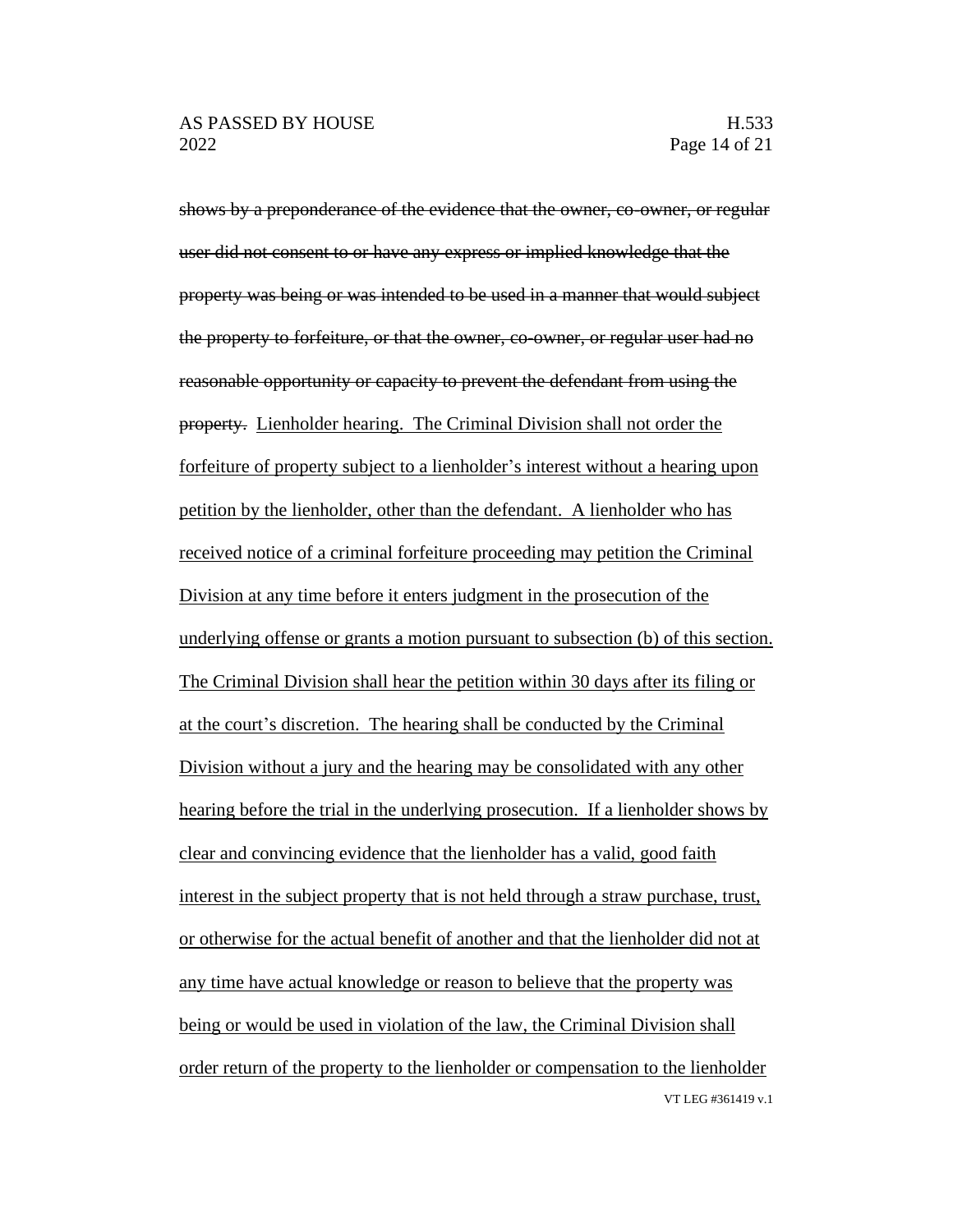to the extent of value of the lienholder's interest, whichever is of less cost or expense to effectuate.

(e) The proceeding shall be against the property and shall be deemed civil in nature. The State shall have the burden of proving all material facts by clear and convincing evidence. Innocent owner hearing. The Criminal Division shall not order the forfeiture of property of an owner, co-owner, or person who regularly uses the property, other than the defendant, without a hearing upon petition by the owner, co-owner, or person who regularly uses the property.

(1) An owner, co-owner, or person who regularly uses the property, other than the defendant, may petition the Criminal Division at any time before it enters judgment in the prosecution of the underlying offense or grants a motion pursuant to subsection (b) of this section.

(2) The petition may be a simple written statement that sets forth:

(A) the right, title, or interest in the property of the owner, co-owner, or person who regularly uses the property;

(B) the time and circumstances of the acquisition of the interest in the property;

(C) additional relevant facts supporting the petition; and

(D) a request for the return of the property or other relief sought by the owner, co-owner, or person who regularly uses the property.

VT LEG #361419 v.1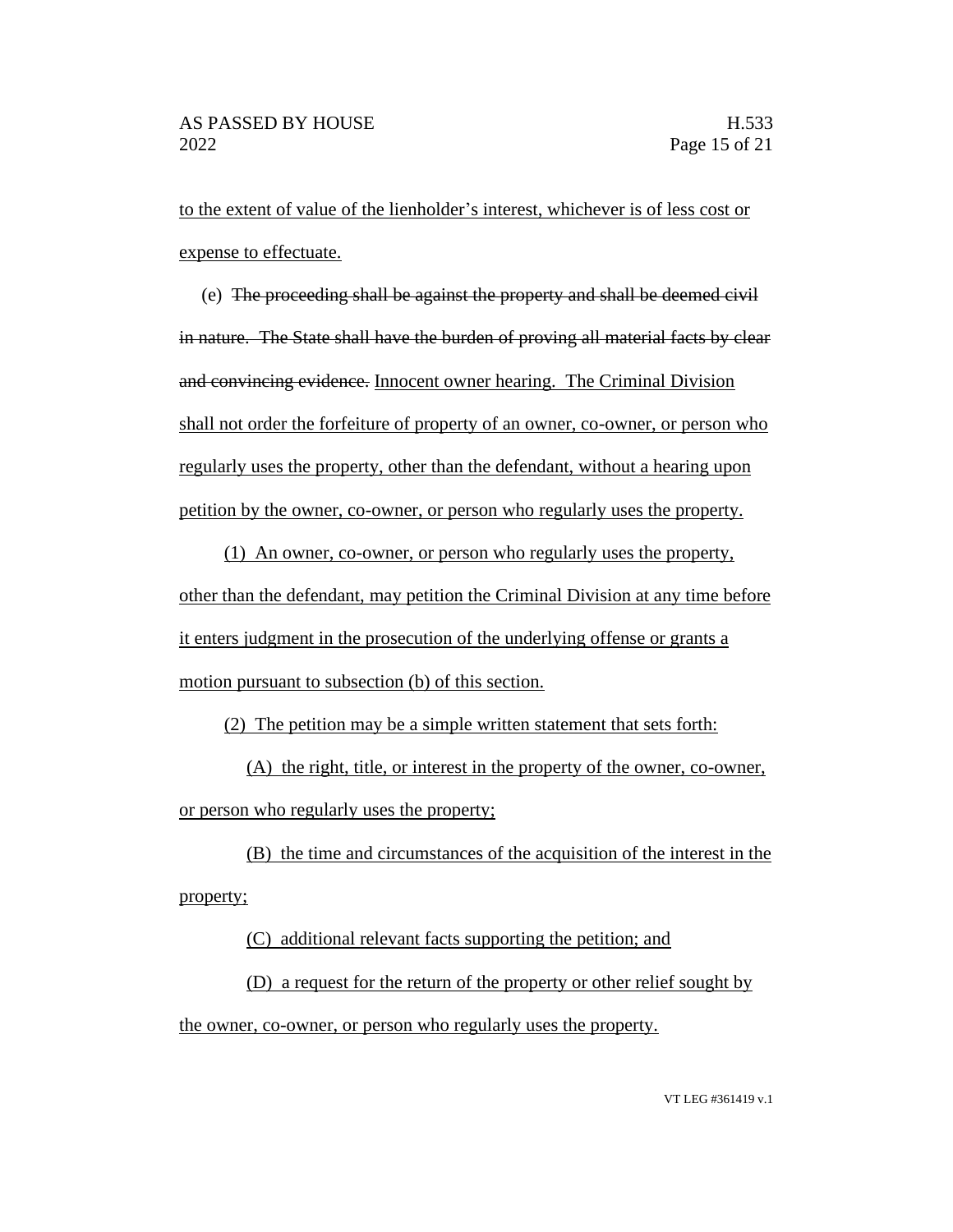(3) The Criminal Division shall hear the petition within 30 days after its filing or at the court's discretion. The hearing shall be conducted by the Criminal Division without a jury and the hearing may be consolidated with any other hearing before the trial in the underlying prosecution.

(4) The owner, co-owner, or person who regularly uses the property, other than the defendant, has the burden to prove by clear and convincing evidence the validity of ownership interest or regular use. If the owner, coowner, or person who regularly uses the property meets the burden, the State has the burden to prove by clear and convincing evidence that the owner, coowner, or regular user did consent to or have actual knowledge that the property was being or was intended to be used in a manner that would subject the property to forfeiture. If the State fails to meet its burden, the Criminal Division shall order return of the property. As used in this subsection and subsection (d) of this section, "actual knowledge" means a direct and clear awareness of information, a fact, or a condition.

(5) The Criminal Division may impose reasonable conditions, including the use of photographic evidence, to protect access to property subject to this section and its use in later proceedings.

VT LEG #361419 v.1 (f) The court shall make findings of fact and conclusions of law and shall issue a final order. If the petition is granted, the court shall order the property held for evidentiary purposes, delivered to the State Treasurer, or, in the case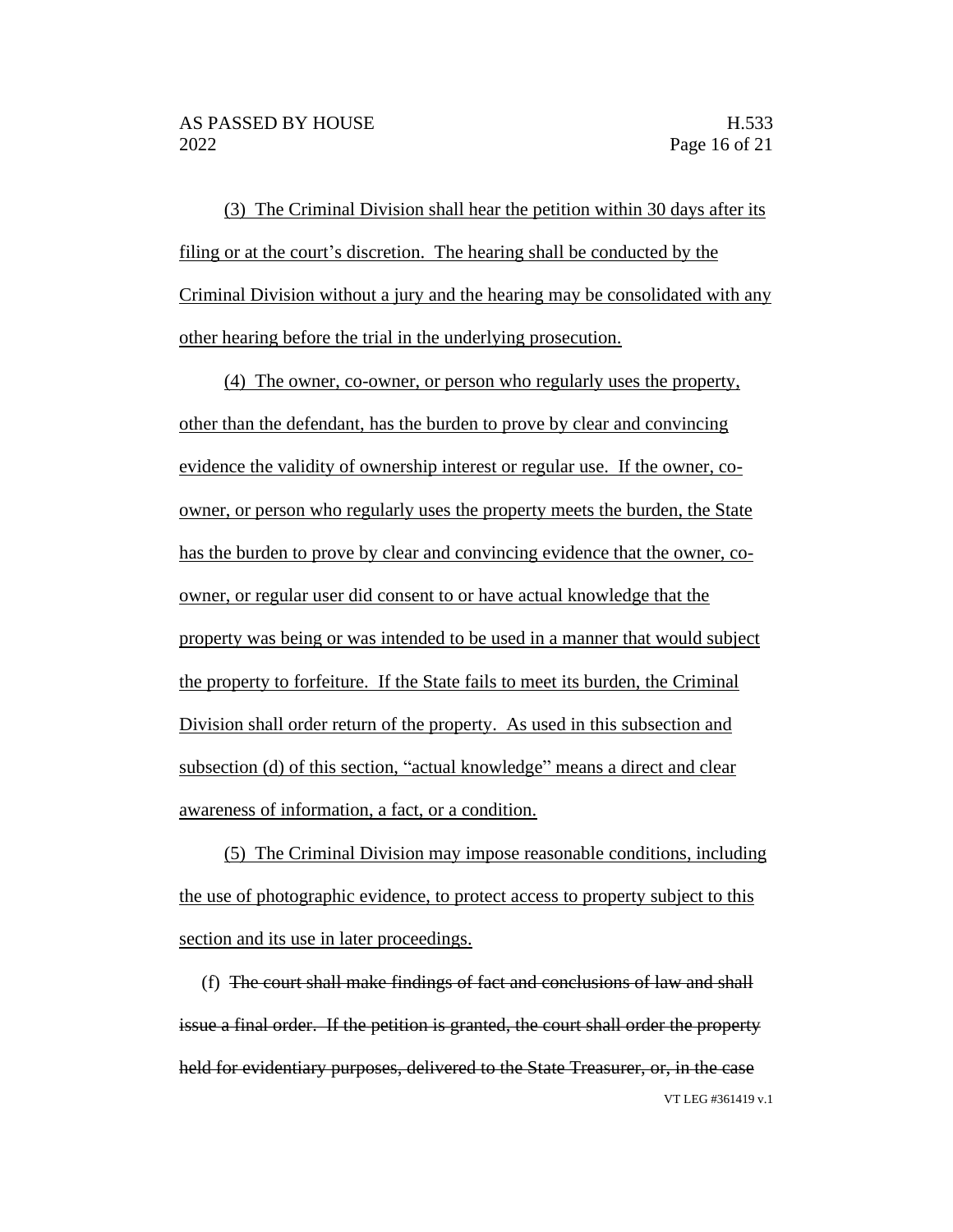of regulated drugs or property which is harmful to the public, destroyed Judgment. The Criminal Division shall enter judgment:

(1) dismissing the forfeiture proceeding and returning the subject property to the rightful owner if the State fails to meet its burden in the underlying criminal prosecution or the defendant's forfeiture hearing pursuant to subsection (a) of this section except, in the case of regulated drugs or property that is harmful to the public, the subject property shall be destroyed;

(2) forfeiting the subject property if the State meets its burden in the underlying criminal prosecution and the forfeiture proceedings pursuant to subsection (a) of this section; or

(3) following a hearing or at court's discretion pursuant to a stipulation or plea agreement.

## § 4244a. APPEAL

The defendant may appeal the Criminal Division's decision regarding the seizure of forfeiture of property following final judgment in the forfeiture proceeding pursuant to the Vermont Rules of Criminal Procedure. § 4245. REMISSION OR MITIGATION OF FORFEITURE TO THE

#### STATE'S ATTORNEY

VT LEG #361419 v.1 (a) On petition filed within 90 days after completion of a forfeiture proceeding, a court that issued a forfeiture order pursuant to section 4244 of this title request by an owner, co-owner, or person who regularly uses the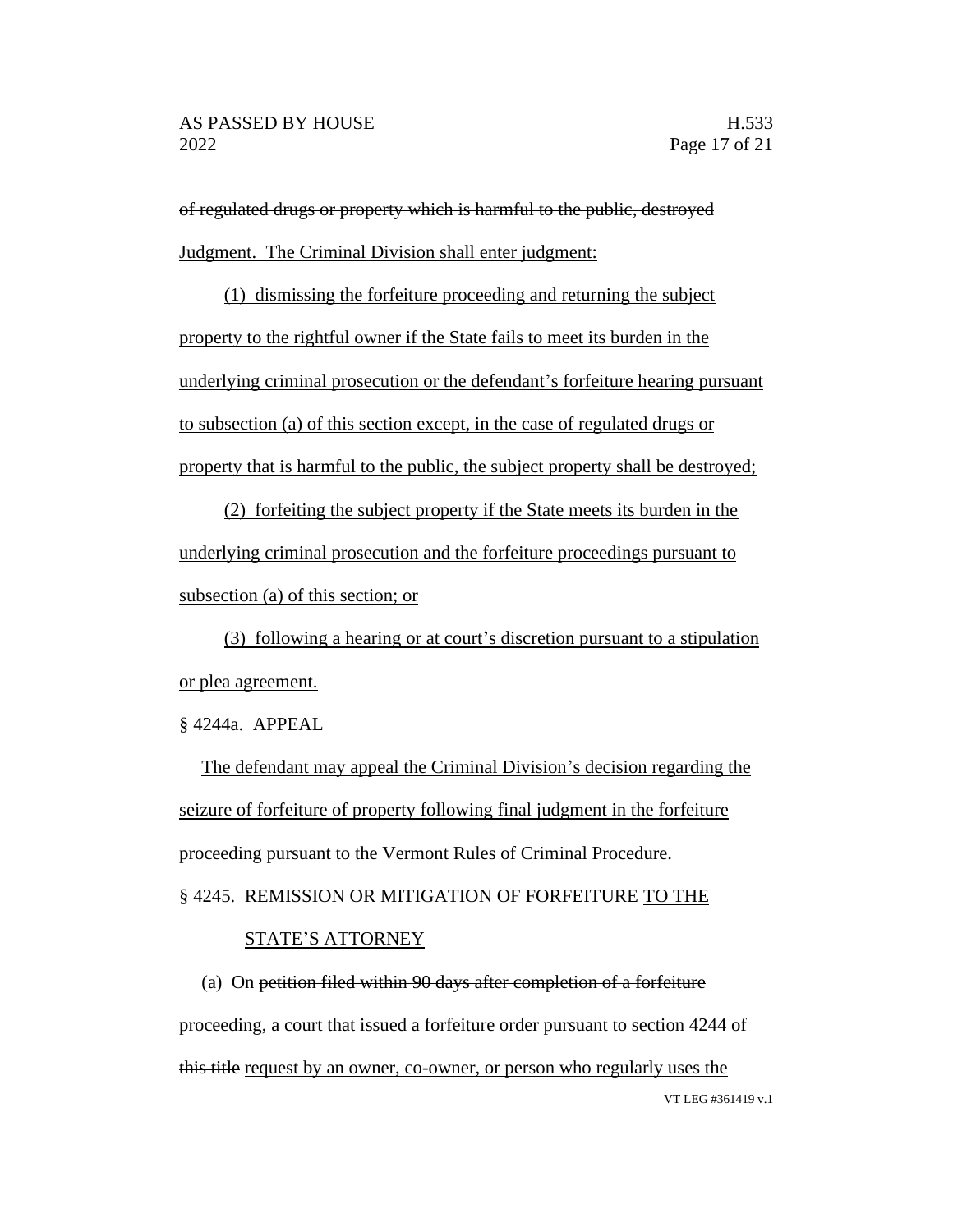property, other than by the defendant, made at any time before the Criminal Division enters judgment in the prosecution of the underlying offense or grants a motion pursuant to subsection (b) of section 4244 a State's Attorney may order exercise prosecutorial discretion and determine that the forfeiture be remitted or mitigated. The petition request shall be sworn and shall include all information necessary for its resolution or shall describe where such information can be obtained. Upon receiving a petition request, the court State's Attorney shall investigate and may conduct a an hearing interview if in its the State's Attorney's judgment it would be helpful to the resolution of the petition request. The court State's Attorney shall either approve or reject the petition request within 90 30 days.

(b) The court State's Attorney may remit or mitigate a forfeiture pursuant to this subchapter upon finding that relief should be granted to avoid extreme hardship or upon finding that the petitioner requestor has a valid, good faith interest in the property which that is not held through a straw purchase, trust, or otherwise for the benefit of another and that the petitioner did not at any time have knowledge or reason to believe that the property was being or would be used in violation of the law.

\* \* \*

VT LEG #361419 v.1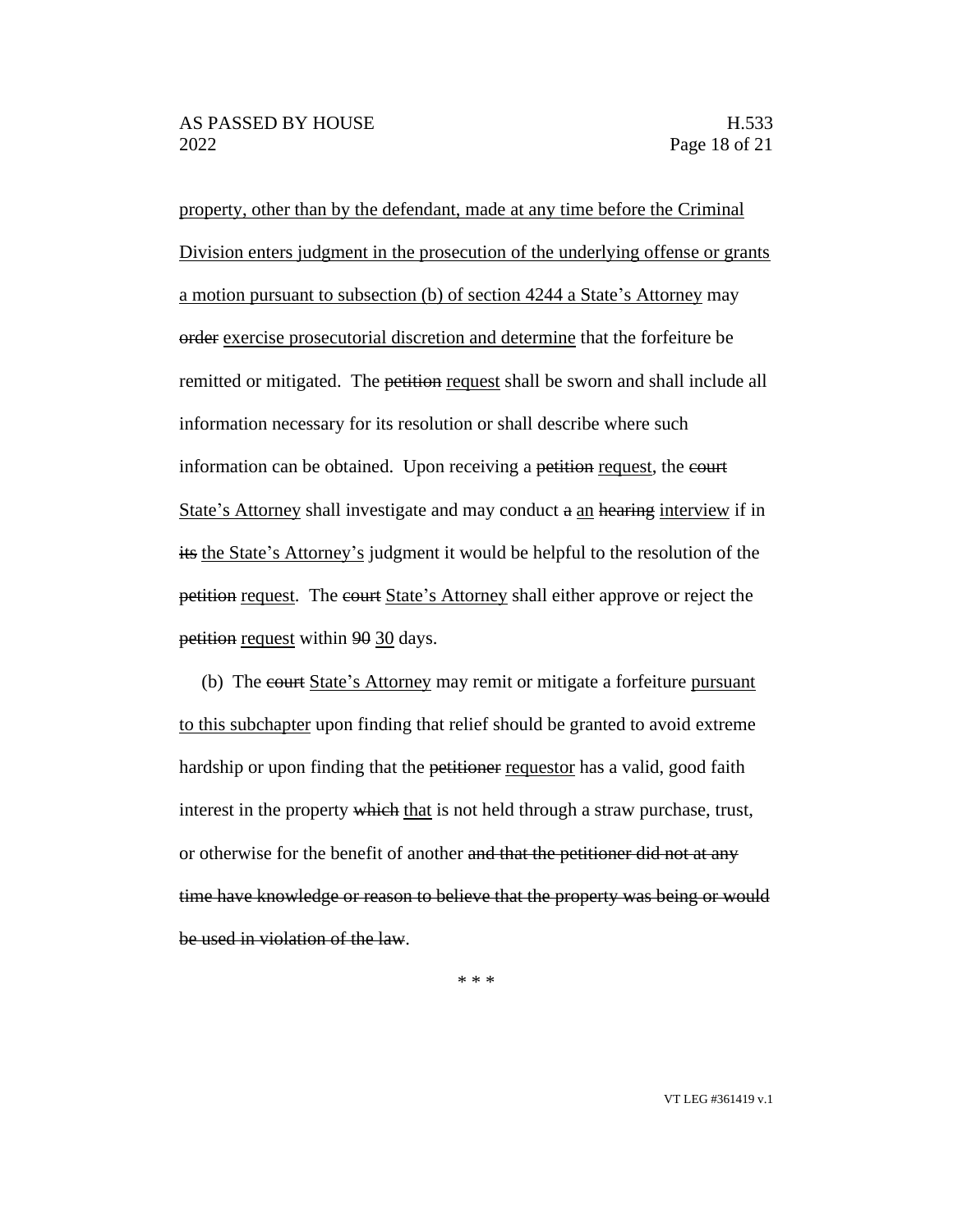#### § 4247. DISPOSITION OF PROPERTY

(a) Whenever property is forfeited and delivered to the State Treasurer under this subchapter, the State Treasurer shall,  $\theta$  not sooner than 90 days  $\theta$ after the date the property is delivered but not later than one year after the property is delivered, sell the property at a public sale held under 27 V.S.A. chapter 13 18, subchapter 7.

(b) The proceeds from the sale of forfeited property, upon exhaustion of all appeals or at the Criminal Division's discretion, shall be used first to pay restitution to any victim of the underlying crime, then to offset any costs of selling the property, and then, after any liens on the property have been paid in full, applied to payment of seizure, storage, and forfeiture expenses, including animal care expenses related to the underlying violation. Remaining proceeds shall be distributed as follows:

(1)(A) 45 percent shall be distributed among:

- (i) the Office of the Attorney General;
- (ii) the Department of State's Attorneys and Sheriffs; and
- (iii) State and local law enforcement agencies.

(B) The Governor's Criminal Justice and Substance Abuse Cabinet State Treasurer is authorized to determine the allocations among the groups listed in subdivision (A) of this subdivision (1), and may only reimburse the prosecutor and law enforcement agencies that participated for their

VT LEG #361419 v.1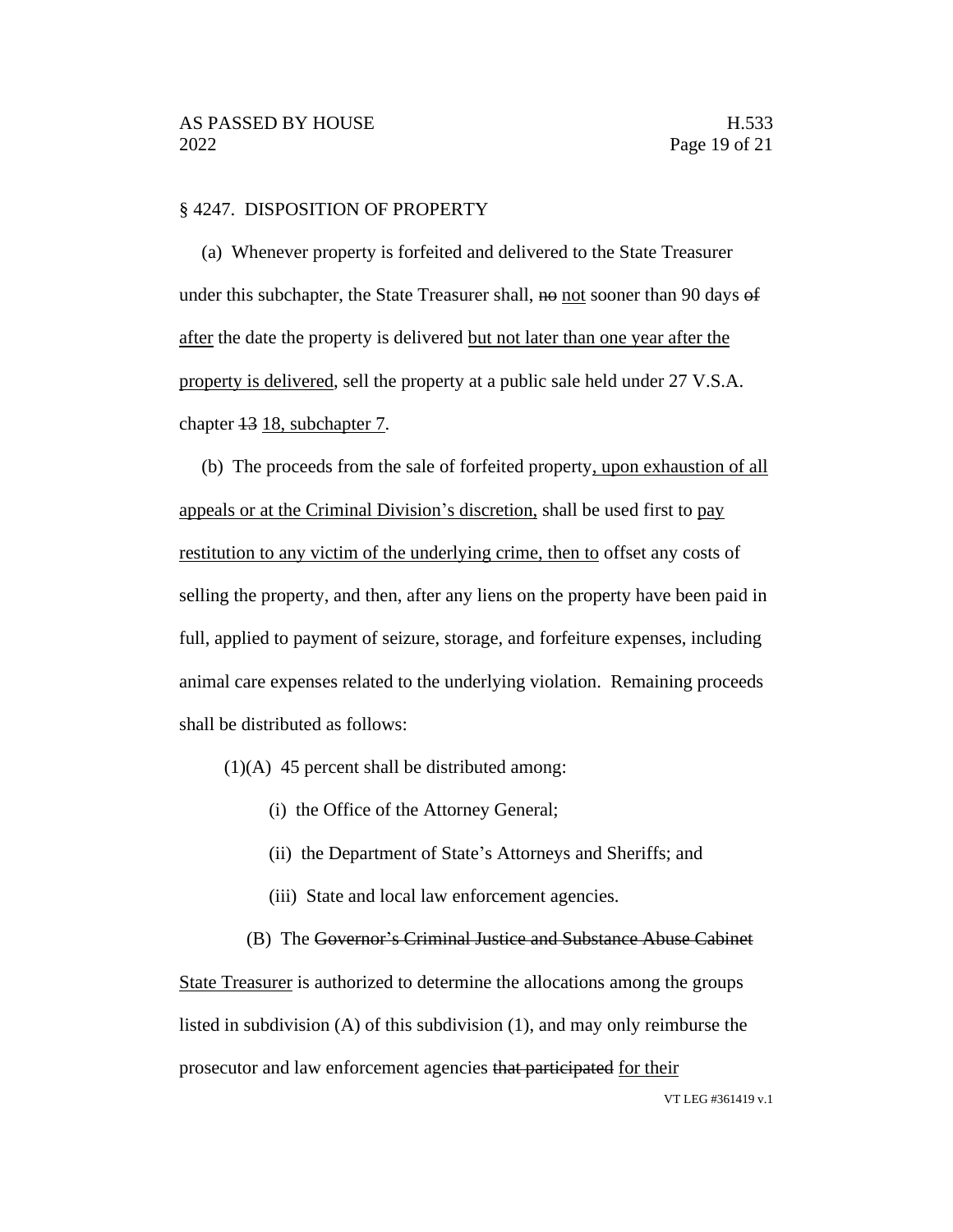proportionate participation in the prosecution or enforcement effort resulting in the forfeiture for expenses incurred, including controlled drug-buy money, investigation costs, salaries, benefits, overtime, and any other actual expenses for involved personnel. The proceeds shall be held by the Treasurer until the Cabinet notifies the Treasurer of the allocation determinations, at which time the Upon determination of the allocations, the Treasurer shall forward promptly distribute the allocated amounts to the appropriate agency's operating funds.

(2) The remaining 55 percent shall be deposited in the General Fund.

\* \* \*

# § 4248a. LIMITATION ON FEDERAL ADOPTION

(a) A State or local law enforcement agency shall not transfer or offer for adoption property seized from a defendant, owner, co-owner, or regular user of the property pursuant to this subchapter to a federal agency for the purpose of forfeiture under 18 U.S.C. chapter 46 or other federal law unless the seized property includes U.S. currency exceeding \$25,000.00. This subsection only applies to seizure by State or local law enforcement agencies pursuant to their own authority under State law and without involvement of the U.S. government. Nothing in this subsection shall be construed to limit State or local agencies from participating in joint task forces with the U.S. government.